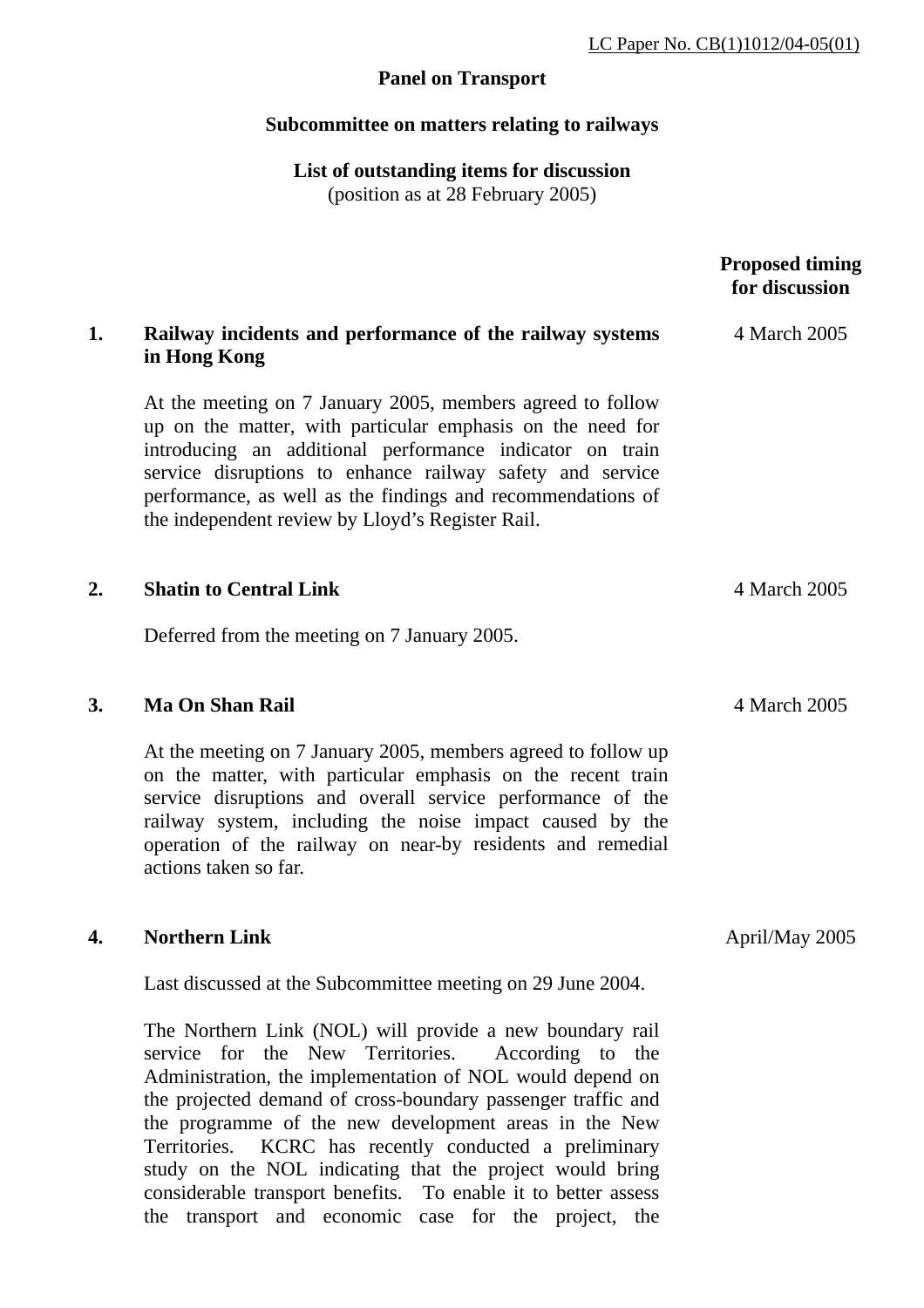Administration has asked KCRC to do further work on the technical, environmental and financial aspects of the project.

At the meeting on 20 October 2004, Mr TAM Yiu-chung requested that the Administration should also brief members as to whether a decision had been made to use the West Rail alignment for the Regional Express Line (REL) to connect with NOL for providing cross boundary rail services.

The Administration advised that KCRC would submit its project proposal for NOL/REL in March 2005. The Administration would arrange to brief the Subcommittee on the details of the project proposal.

### **5. Guangzhou-Shenzhen-Hong Kong Express Rail Link**

Last discussed at the Subcommittee meeting on 29 June 2004.

The Subcommittee noted that the Administration had set up a Joint Expert Group with the Ministry of Railways to take forward the strategic planning of the Guangzhou-Shenzhen-Hong Kong Express Rail Link (ERL), of which Regional Express Line was the Hong Kong section. The Joint Expert Group had confirmed the strategic value of the rail link, and a study was now underway to establish the technical feasibility and commercial viability of ERL.

The Administration advised that KCRC would submit its project proposal for NOL/REL in March 2005. The Administration would arrange to brief the Subcommittee on the details of the project proposal.

#### **6. Disneyland Resort Line (DRL)**

Last discussed at the Subcommittee meetings in July 2002.

The rail link is scheduled for completion in 2005 to tie in with the opening of the Hong Kong Disneyland Theme Park.

 The Administration proposed to discuss the item in Q2 2005 to tie in with MTR Corporation Limited's proposed commissioning of DRL by Q3 2005.

April/May 2005